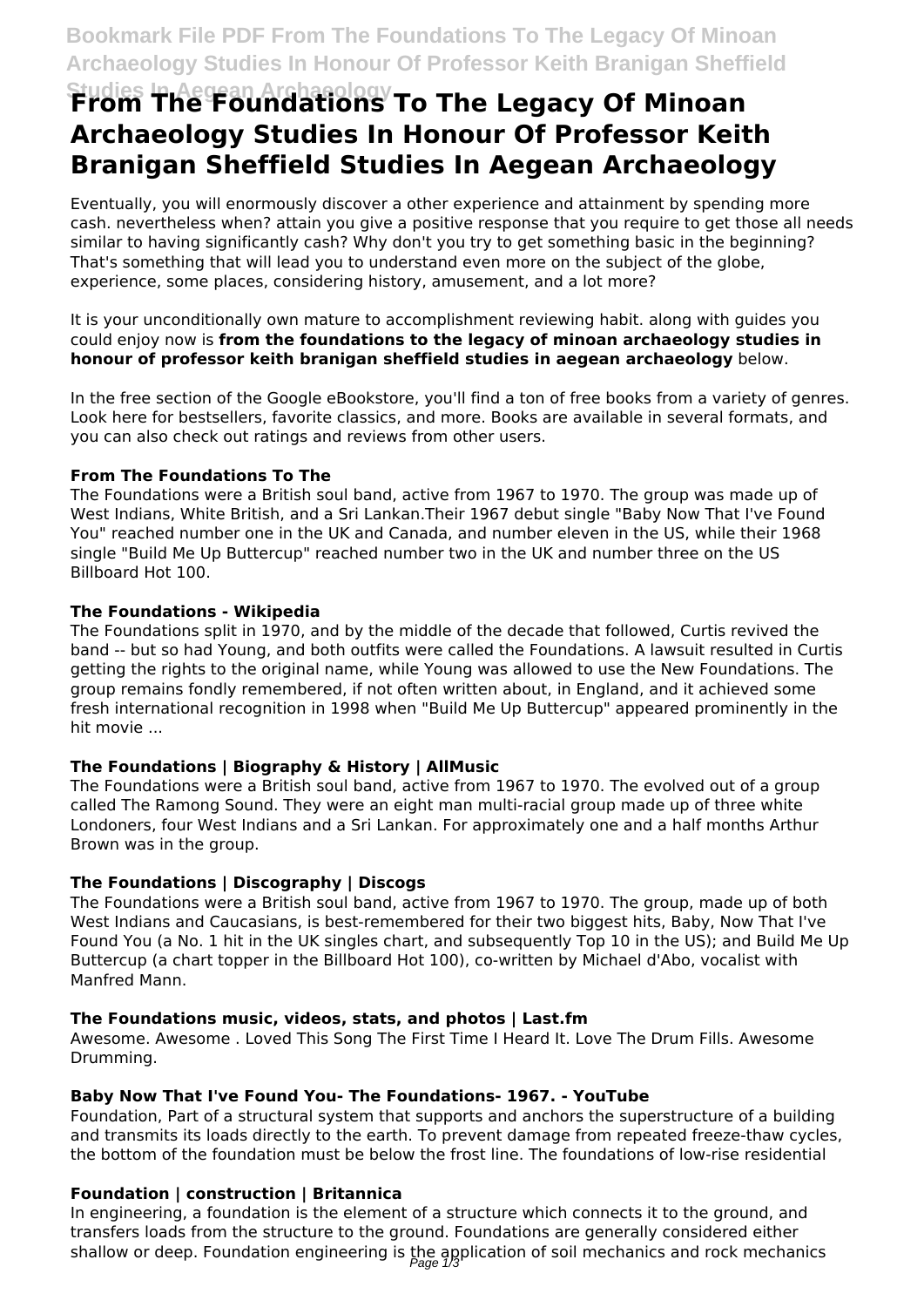**Studies In Aegean Archaeology** (Geotechnical engineering) in the design of foundation elements of structures.

# **Foundation (engineering) - Wikipedia**

The Foundations are Indiana's early learning development framework and are aligned to the 2014 Indiana Academic Standards. This framework provides core elements that children should achieve from birth to age five in order to be ready for future success. The Foundations create common language and expectations for the early childhood field.

# **The Foundations | IDOE**

RESTORING THE FOUNDATIONS PROVIDES... Hope for healing, Freedom from life's deepest struggles, and renewed purpose for living, by personally encountering God's powerful LOVE, PRESENCE and PEACE. Watch the video to see what Restoring The Foundations can offer to you! Discover RTF Ministry,

# **Restoring the Foundations – Healing Hearts, Changing Lives ...**

Verse 3. - If the foundations be destroyed, what can the righteous do? The word translated" foundations" is a rare one, only occurring here and in Isaiah 19:10.The meaning of "foundations," first given to it by Aquila, is now generally adopted.

# **Psalm 11:3 If the foundations are destroyed, what can the ...**

The Foundations 1.0 SEE (TF1) is an investment fund established in Luxembourg to acquire significant participations in Romanian and Eastern European SMEs (Small and Medium Enterprises). The investments (in the range of EUR 2-5m) are having a strong services sector bias, with a focus on consumer markets and technology.

# **THE FOUNDATIONS – THE FOUNDATIONS**

WHO Foundation is for the moment hosted by the Swiss Philanthropy Foundation. Swiss Philanthropy Foundation, a public utility foundation registered in Geneva, Switzerland, temporarily hosts the WHO Support Fund. Donations by wire transfer can be made using the following details:

# **WHO Foundation – Welcome to the WHO Foundation**

Opinion: Southampton have the foundations to compete for Europe next season Saints finished eleventh during the last campaign and have the perfect base to build on that and compete for the Europa ...

# **Opinion: Southampton have the foundations to compete for ...**

Price: Generally, slab foundations are your cheapest option when it comes to foundations, an excellent choice if budget is front-of-mind. Low Maintenance: Of all foundation-types, slabs require the least amount of maintenance, adding to their pricing value. Disadvantages of Slab Foundations

# **3 Most Common Home Foundations: the Pros & Cons**

Foundation definition is - the act of founding. How to use foundation in a sentence.

# **Foundation | Definition of Foundation by Merriam-Webster**

"The foundation for security and well being of a family is often built from a parent going extra miles to achieve it, doing mundane tasks to ensure it, standing up to injustice to protect it, and having the heart to listen and then express through embrace and action to each member of that sacred ohana how much they are deeply valued, unconditionally.

# **Foundations Quotes (27 quotes) - Goodreads**

The Foundation defines the manifesto, mission and values of the project, the open governance process that determines how the specification develops, and provides a safety-net to ensure the project stays independent and true to its goals. The constitution of the project is defined in the Foundation's legal Articles of Association and Rules ...

# **The Matrix.org Foundation | Matrix.org**

The Foundations were a surprisingly obscure late-'60s outfit, considering that they managed to reach the tops of the both the British and American charts more than once in the space of a year and had a solid three years of recordings.